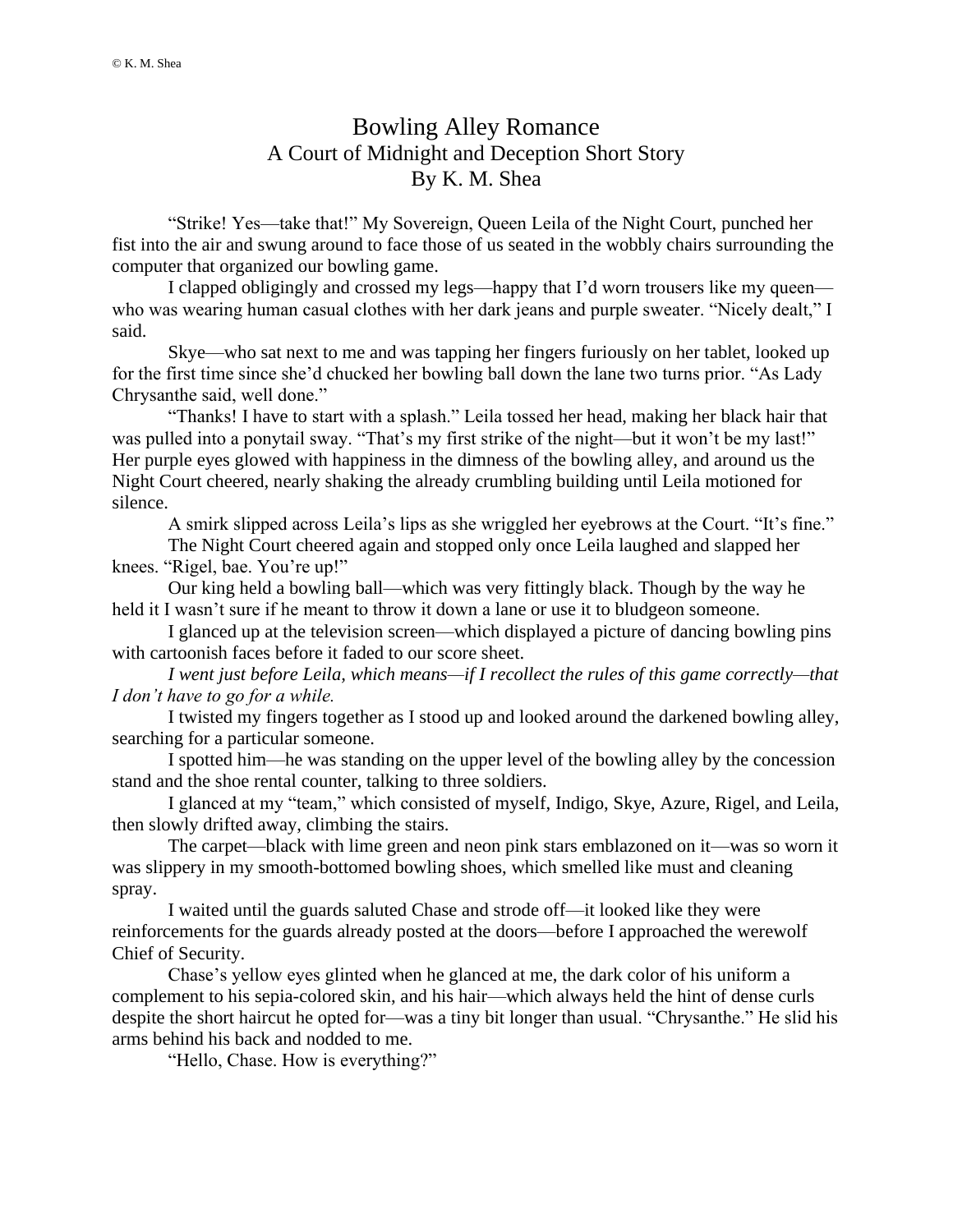"Safe," Chase said. "The owner was not pleased that I strongly requested one of my men be allowed in the surveillance room, but after meeting Guard Brokken he seemed to accept the idea."

*Considering Guard Brokken is a troll who is possibly twice as tall as I am, I can't say I'm surprised. But, judging by the spark of humor in his eyes—even if he's not smiling—Chase knows that as well, and finds it amusing.*

"I'm glad he proved amiable," I said.

Chase slightly tipped his head and said nothing more.

I stood next to him, feeling awkward as I laced my fingers together and watched the bowling games.

The clatter of falling pins, the low rumble of rolling balls, and the Court's laughter filled the dingy building, but not so much I didn't hear Lord Linus where he was standing at concessions, waiting for the basket of chicken wings he'd ordered.

"The next bus trip to Timber Ridge is next week Tuesday," Lord Linus said.

"Splendid—I'd like to purchase five tickets," Lady Moonflower said.

Lord Linus shook his head. "No can do. I'm almost sold out, there's only two seats left." "Sold out? *How*?"

Lord Linus held his hands out and wriggled his fingers in excitement when the chef who appeared tired and a little grumpy having cooked for four of our Court bowling nights over the past year, while his wide-eyed assistants, two teenagers, hadn't previously had the pleasure ambled up to the counter bearing a red plastic basket of chicken wings liberally doused in sauce.

The chef handed the wings over and Lord Linus beamed at Lady Moonflower. "I assume what you meant to ask was how could this next tour already be near maximum capacity when I only announced it was open just before we all left for this delightful time of merriment here at this quaint bowling alley? Please allow me to assure you that you will understand the demand for the bus tour when you set eyes on Timber Ridge."

Lord Linus grabbed a wad of napkins, then wandered towards the set of stairs directly in front of Chase and me, Lady Moonflower trailing behind him.

"But, in the meantime, I shall paint a picture for you," the honored fae lord continued. "Imagine this: a charming town that contains a candy shop filled with human sweets, a café where one can be served by actual werewolf hunters in their hunting gear, and a welcome center filled with adorable wolf merchandise, including print photographs of our very own Chief of Security: Chase Washington."

I glanced over at Chase, curious to what his reaction would be.

Chase blinked and showed no outward reaction to the conversation.

Lord Linus wasn't done, yet. When he reached the bottom of the stairs he added, "That doesn't even touch on the idea that you get to tour the town responsible for the work ethic and advanced abilities of our Chief of Security—and even see the mini golf range where he learned his advanced skills we have no hope of ever matching. Moreover, a good portion of the city is filled with handsome and/or beautiful but unreasonably athletic werewolves to gawk at…"

Lord Linus' voice was soon lost in the hum of Court conversation. For me, anyway. I was fairly certain Chase could still hear him.

I studied Chase's yellow eyes—which methodically scanned the room.

"Does it bother you that the fae see Timber Ridge as a tourist destination?"

Chase stopped his constant scan and dropped his eyes to meet mine. "Not particularly,"

he said. "It doesn't harm anyone. Queen Leila is overjoyed about it because it provides another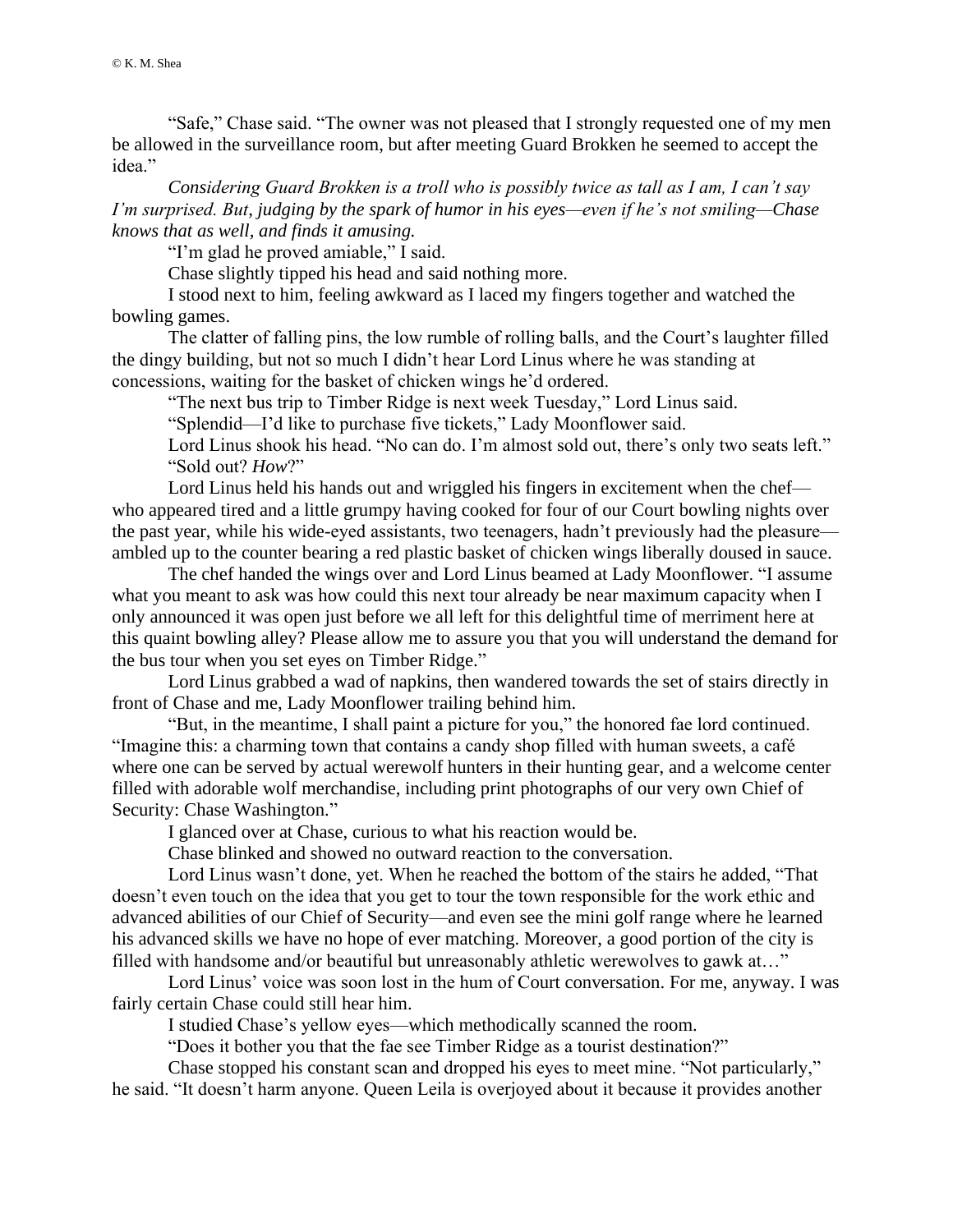Court activity that she doesn't have to pay for—though I am surprised she has not realized she could get in on Lord Linus' business if she asked."

"But what about your Pack?"

"My Pack?" Chase repeated, a note of confusion in his voice.

"Won't they be bothered by it?"

"Ah, you are referring to the Northern Lakes Pack," Chase said. "My werewolf Pack. Not our Pack."

I felt a blush heat my cheeks.

I was overjoyed that Chase considered me—and others from the Court, like Queen Leila, of course, and Lord Linus—Pack. Though I wasn't entirely certain if being "Pack" would help or hinder my dream of establishing a relationship with him. One of a romantic foundation.

Pip—who belonged to Chase's werewolf Pack—had told me she believed Chase cared for me in that kind of way, but I hadn't witnessed anything to support such a claim and was more than a little discouraged.

Chase glanced at Queen Leila, his posture relaxing when he saw her seated with Rigel, the ex-assassin's arm draped over her shoulders.

"No, the Northern Lakes Pack won't be bothered," Chase said. "Quite the opposite, I imagine. It's a new market to sell products to. They wouldn't be so welcoming to the fae otherwise. Especially now, while Alpha Greyson is busy keeping the Pack safe and in control while all the other foolish Alphas make an attempt to lure Pip away—as if she would leave the Pack." He glanced at me again. "At least...I assume my werewolf Pack was welcoming to you?"

"Very," I said. "Even when we took the first tour bus. They're a joy to visit. They've started stocking some loose-leaf teas, which has delighted the Night Court."

"Good."

Together we watched the games in silence for several moments.

Normally, this would have made me think he no longer wished to talk to me and that I should leave, but I'd grown bold since my association with Pip, who made a good coach on werewolf psychology.

*Pip would say wolves are content to sit in silence. So I should sit.*

"I am confused, however," Chase said, breaking the silence and startling me from my thoughts. "As to the reason for the Night Court's fascination with Timber Ridge, when there are other similar tourist towns that are easier to reach."

I frowned a little. "The Night Court doesn't like Timber Ridge because it's a good tourist city," I said. "It's because it's where you grew up."

Chase scratched his jaw. "That interests them?"

"Of course," I said. "You're beloved by the Court. It's natural we'd be curious about where you grew up."

"Is that why you went with Linus when he took a message to the Pack at the end of summer? Because I'm…beloved?" Chase stared unabashedly at me with no embarrassment at all. If anything, he seemed puzzled.

I wanted a night mare to show up and portal me away. Ideally to the outside where I could stick my head in a snowbank and scream.

*But, I must embrace the shame! This is a chance to speak my feelings—I can have courage!*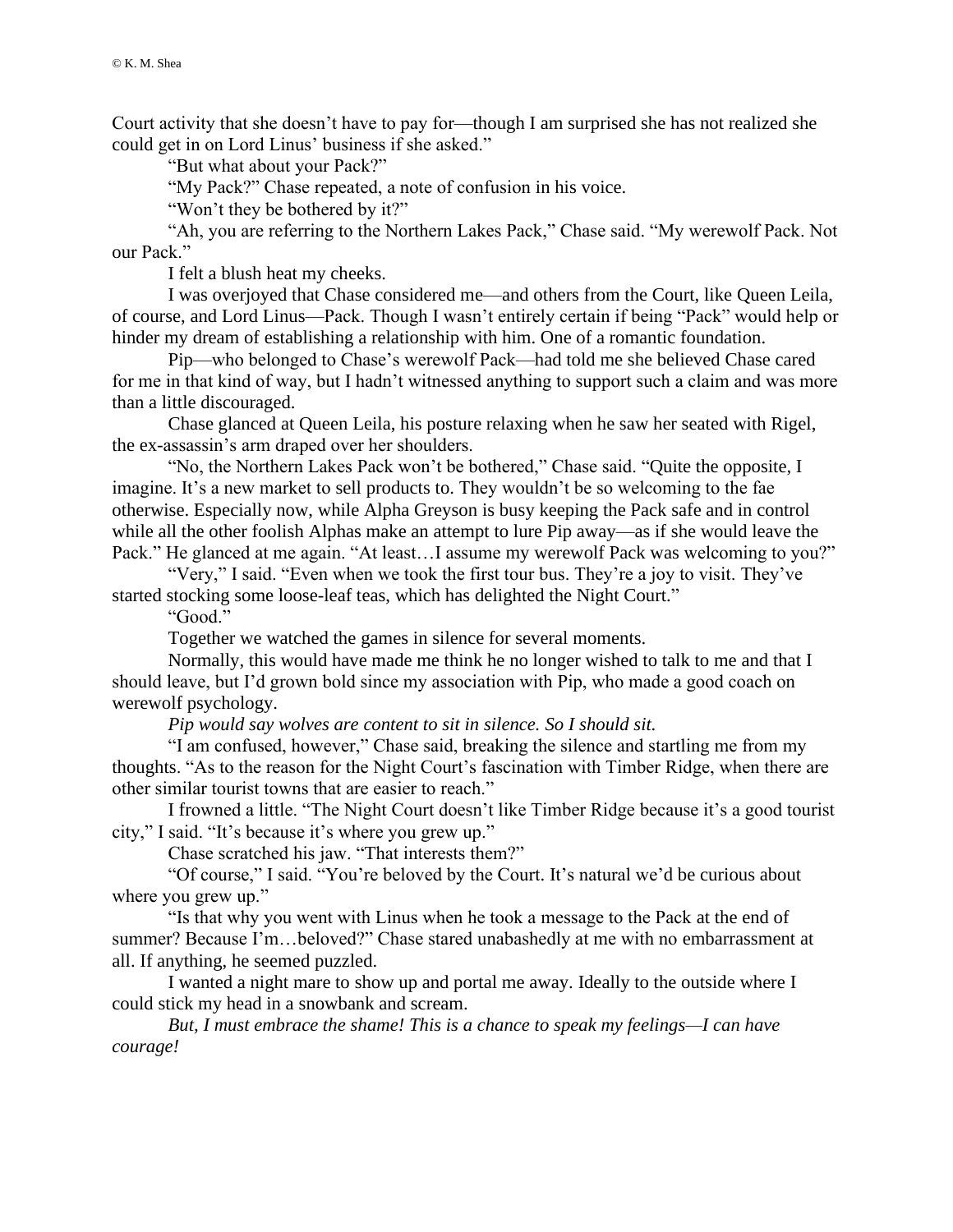I cleared my throat and hoped my blush was a fetching pink and not blazing vermillion. "Yes, I wanted to see Timber Ridge because you are important to me." My lips felt numb with anxiety, but I forced more words out. "I like you."

I stared at Chase, expecting some kind of reaction.

I'd seen enough human films with Our Sovereign to know that 'I like you' was a magical phrase humans uttered to convey their feelings.

I'd assumed Chase—having once been a human before he became a werewolf—was familiar with this tradition. Judging by his small nod and the way he went back to scanning the bowling alley, he was not.

*Perhaps he is aware of what the phrase meant, and he's just choosing to ignore it to not hurt my feelings.*

I tried not to shrink in on myself—fae do not cower when faced with defeat. I'd just have to regroup with what remained of my dignity and try again at a later date.

I held in a sigh and glanced at my bowling team, frowning when I saw that Rigel was going again.

*That means Leila must have just gone, but I was supposed to go before her. I am surprised Skye did not text me to let me know it was my turn.*

As Rigel tossed his ball down the bowling lane—which seemed dangerous and not quite how one was meant to bowl, but I was hardly an expert in the matter—Queen Leila happened to turn around in her seat and look back, her eyes meeting mine.

She grinned widely at me, her gaze flicking from me to Chase, then back to me. She gave me a thumbs up.

I stared at her, trying to wordlessly communicate that I was requesting backup with my eyes.

She adjusted her ponytail and the smile started to fade from her lips, until she glanced at Chase and her expression grew into a smirk.

Before she could give me any more encouraging motions, King Rigel settled down next to her and she turned to him with a mischievous gleam in her eyes.

I pressed my lips together and wracked my brain for a way to graciously leave.

*I can't say I need to get back to the game for my turn—that's too close to a lie. What straddles the line that is somewhat excusable? That perhaps the others need me?*

"Can I buy you something to eat?"

I almost jumped I was so surprised by Chase's sudden question. My eyes widened as I stared up at him. "Aren't you on duty?"

"Ah." Chase rubbed the back of his neck, and a tiny quirk of a smile briefly settled on his lips—which was enough to make my toes curl in my musty bowling shoes. "No, actually. Queen Leila made me promise to attend as a member of the Night Court and not actively patrol—she said she might need my bowling skills to pinch hit."

I had no idea what that meant, but I knew Chase—despite having the strength of a werewolf—was a veritable whiz at mini golf and bowling due to growing up with Pip, who frequently settled arguments with sports, so Leila was likely referring to some sort of human sports jargon.

"I decided to come in uniform, just in case," Chase continued. "But, strictly speaking, I am a mere citizen of the Night Court tonight."

"You could never be mere," I said. The words popped out of my mouth before I realized what I was saying.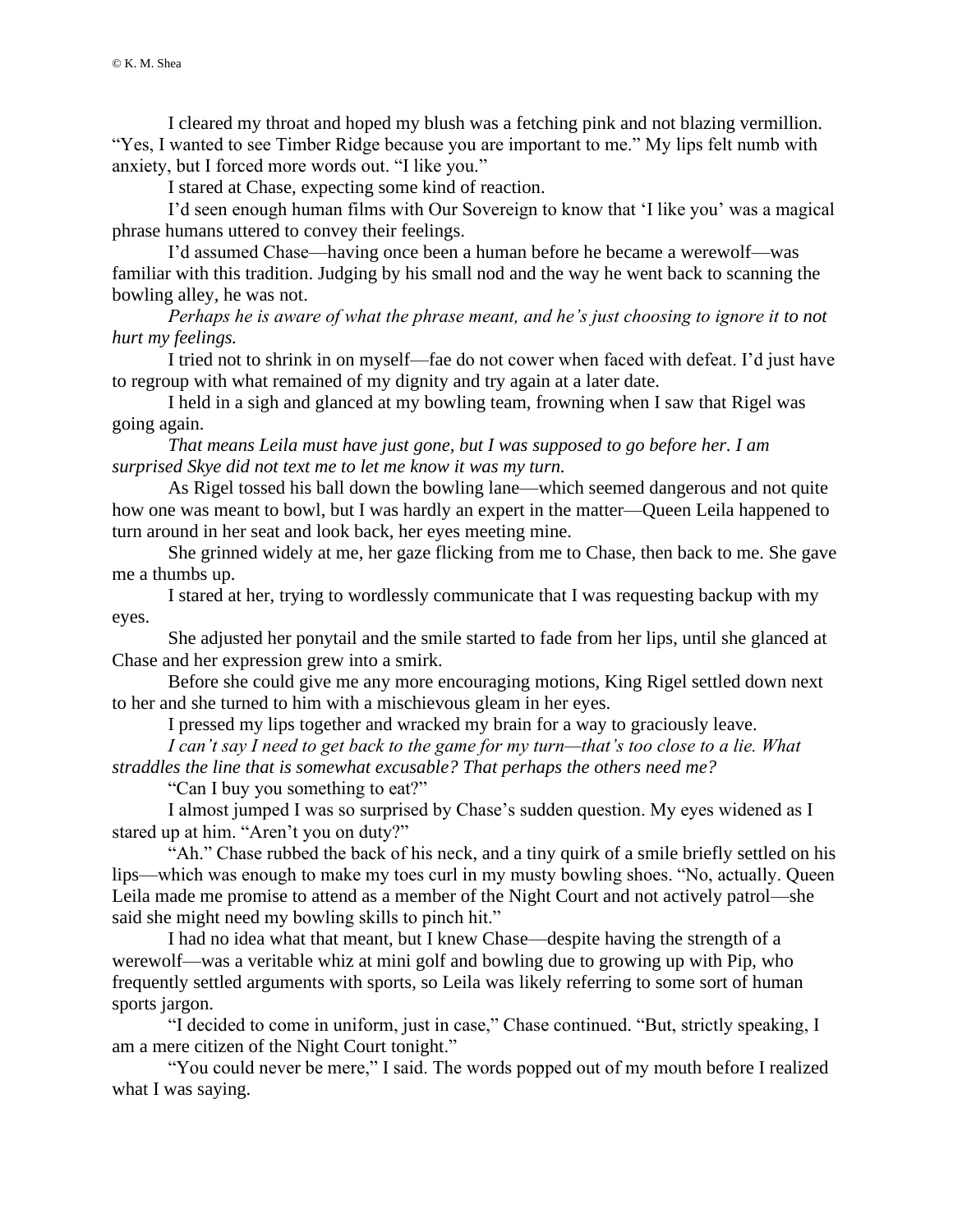Chase raised an eyebrow at me, then turned in the direction of the concession stand. "Then, is there anything you'd like?"

As a fae, it was my first impulse to refuse—taking gifts from fae is a risky thing, even for another fae.

But something Pip had told me when I'd last seen her stuck with me…

*"Buying you lunch like this is the subtlest way he can attempt to care for you. A werewolf is driven to protect and serve those he loves."*

Hope bunched up in my throat, making it hard to swallow.

*I'll do it. And if he's only caring for me now as a packmate, that's a fine start. I can progress from there.*

"Is there something you recommend?" My voice cracked with my nervousness. "I haven't eaten at a bowling alley before."

Chase watched the chef pass off a basket of fries to an excited brownie. The basket was bigger than the brownie's head, but he carried it off—his bowling team cheering for him as he tottered in their direction.

"I've been told the Bavarian pretzels are especially good here," Chase said. "But—being a wolf—I'd probably go with something that's…heavier."

*Maybe…could I use food to show him I care about him, too, in the same way a werewolf would?*

"In that case, perhaps the chicken wings are best." I smiled, leaning into my acting ability that I'd been forced to master living as a child among the cutthroat fae Courts. "Then we can share them!"

Chase stared down at me, his yellow eyes unblinking. He tilted his head to the left, then to the right—I suspected he was thinking through my answer.

*Maybe…did he get it?*

It seemed unlikely after the failure of "I like you," but I could hope.

"Normally you would have refused the offer of food. As you have numerous times before." He didn't exactly dash my feeble dreams, but the way he phrased it was not encouraging

for my aim. "Why did you accept this time?"

I opened and closed my mouth, floundering to come up with a reply. "Pip…suggested?" "What did she suggest?"

I felt my blush return, and it was a fight to meet his yellow eyes.

Chase tilted his head again, then he adjusted his stance so he for once didn't have perfect posture and seemed more relaxed. "Never mind—you can disregard the last question."

"Why?"

"Because it makes you uncomfortable. The last thing I want is to make you uncomfortable."

Now, it was my turn to be curious. I couldn't help the wrinkles that spread across my forehead—if my grandmother saw my expression she would have smacked me with one of her fans. "My comfort is important?"

"Of course," Chase said. "Because I like you, too."

I gaped at Chase, and it took every ounce of dignity in my body to keep me standing.

Chase didn't seem to notice—he was eyeing up the chef. "You are probably unaware due to the cultural differences between fae and werewolves—though I suspect by now Pip has given you at least one or two pieces of advice that I can only hope did not overly traumatize you—but as a wolf my biggest drive will be to see to your comfort."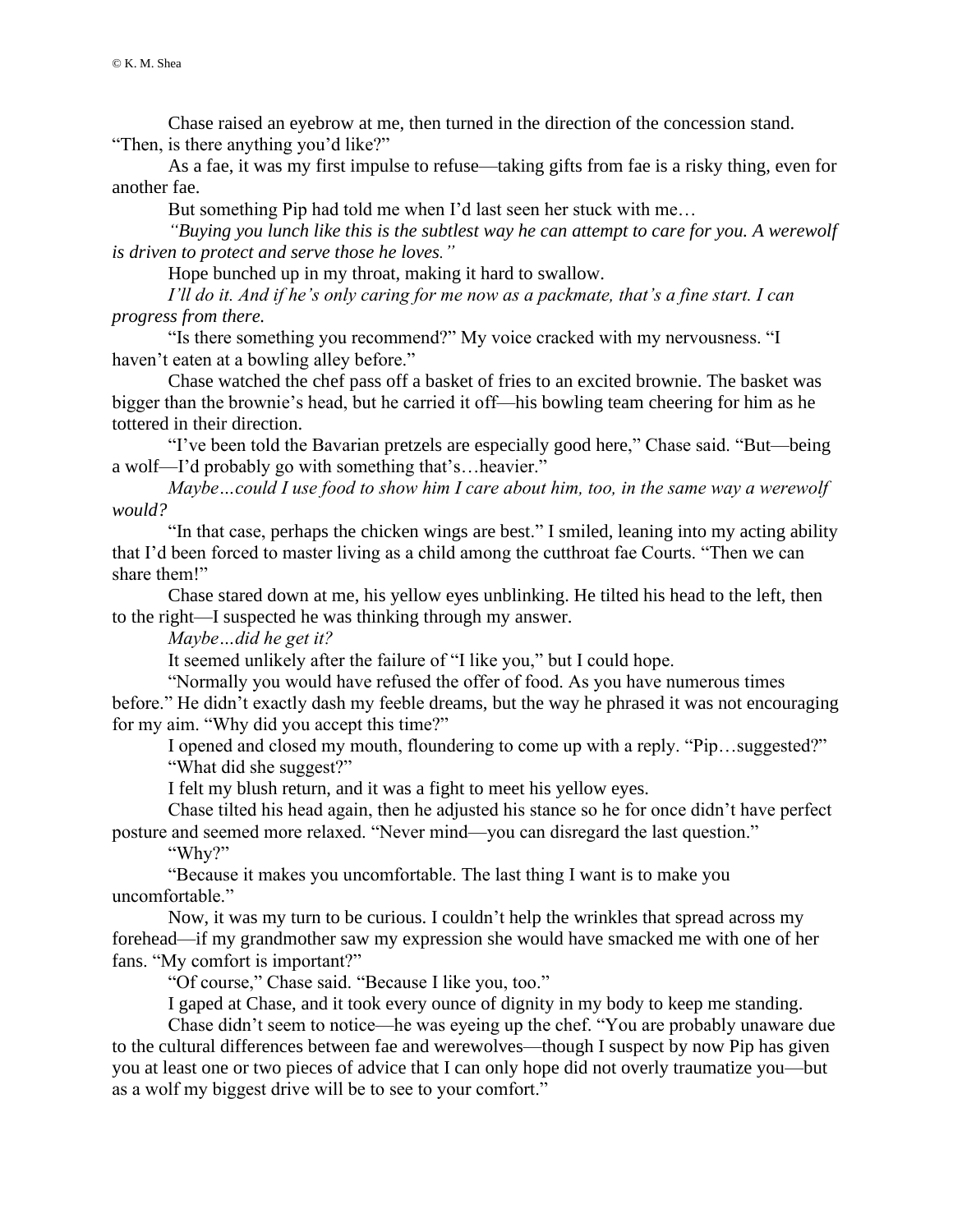I nervously licked my lips. *That's what Pip said...and I could see it, but I wasn't certain that I believed such a thing was limited in scope. This is the perfect opportunity to ask.*

"You mean the comfort of the Pack?"

"No." Chase took a step closer to the concession stand and removed a thin, black wallet from his pants' pocket. "I seek to protect the Pack, not provide comfort like I wish to for you."

My body reacted without my permission, my left hand shooting out to grab Chase by the sleeve when it looked like he might abandon me to order those silly chicken wings. "Are you saying…" I choked on my words—there were too many in my mouth for any of them to escape.

*Danger, there is danger in reaching too far. Who would love me, when I'm a fae who* 

*once taunted and insulted her own queen?*

But Leila loved me. As did Skye, and Indigo.

I had friends—who valued and appreciated me. And perhaps Chase did as well. And if he didn't…

*I'd rather ask and risk it all, than to keep being safe. Besides, if I fall, my friends will be there for me.*

I glanced at Queen Leila—who was holding her bowling ball and standing in front of her lane, oblivious to the value I put on her, not as my queen, but my companion.

*She fell in love with the assassin who tried to kill her. I think a werewolf falling for a previously snotty fae is an easier thing to imagine.*

Emboldened, I swallowed and tried again. "Are you saying you have feelings for me of a romantic persuasion…like I do for you?"

"Yes," Chase casually said, as if he wasn't fulfilling my most cherished hopes.

I gaped at him, resembling—I imagine—a confused bullfrog with my open mouth and bulging eyes.

Chase finally looked away from the chef and gave me a curious look. "Did Pip happen to ever explain to you that werewolves are physically affectionate?"

This was happening…in a human bowling alley with the cheers of the Night Court around us as Leila scored her second strike of the night.

*I can't think of any place more perfect.*

Laughter bubbled out of my chest. The fae instinct to conceal my emotions died, smashed by the boulder of knowledge that Chase felt the same way about me that I did for him.

I launched myself at him and was overjoyed when he smoothly caught me. I didn't know exactly what I was doing—fae don't really hug. I'd been embraced by Leila probably more than my own parents.

But my embarrassment fell away as Chase slid his arms around me.

I was pretty sure we were skipping several steps to a regular relationship—the ones humans often modeled. But I didn't care.

I was a fae, and Chase was a werewolf. We'd be an unusual couple with an unusual story—one I wouldn't trade for the world.

Chase pocketed his wallet again before he rested his hands on my lower back, watching me with an expression that I dimly registered as both protective and comfortable.

"I love you," I blurted out.

A rare smile played on Chase's lips—one that made him shockingly handsome. "I love you, too."

*Well, at least he knows* that *human phrase!*